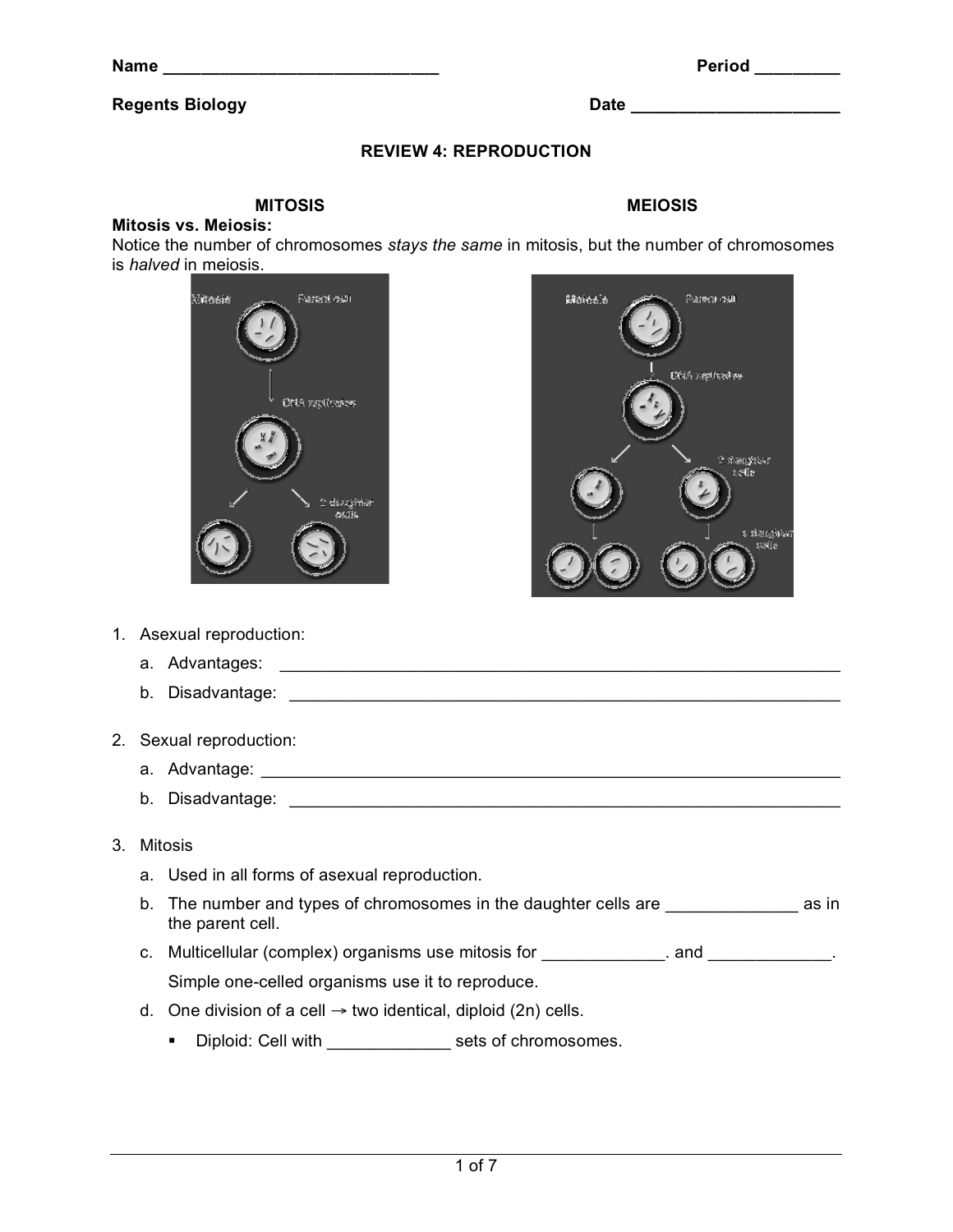- 4. Meiosis
	- a. Makes \_\_\_\_\_\_\_\_\_\_\_\_\_ which will be used in sexual reproduction.
		- Gametes: sex cells  $\rightarrow$  and  $\rightarrow$
	- b. One cell divides *twice* → four DIFFERENT haploid (1n) cells.
		- Haploid: cell with set of chromosomes (½ normal number)
	- c. Separates pairs of chromosomes so that offspring gets \_\_\_\_\_\_\_\_\_\_\_\_\_ chromosome of each pair from each parent.
	- d. Each daughter cell (gamete) gets only one half of the chromosomes of the "parent" cell.
- 5. Male Reproductive System
	- a. \_\_\_\_\_\_\_\_\_\_\_\_\_\_\_\_\_\_\_ produce and store sperm.
		- Sperm are haploid cells made by the process of **with a set of the set of the set of the set of the set of the set of the set of the set of the set of the set of the set of the set of the set of the set of the set of the**
		- Sperm are produced in large numbers throughout a male's life
		- **Sperm are smaller than the egg and mobile**
		- Sperm only provide offspring with 23 chromosomes everything else is in the egg.
	- b. \_\_\_\_\_\_\_\_\_\_\_\_\_\_\_\_\_\_\_\_\_\_\_\_\_\_\_\_\_\_is the male sex hormone, and is made in the testes.
	- c. Penis transfers sperm into the female reproductive system.
	- d. Semen is the fluid that carries sperm.
		- Semen contains sugar to give sperm energy.
- 6. Female Reproductive System
	- a. \_\_\_\_\_\_\_\_\_\_\_\_\_\_\_\_\_\_\_\_\_\_ produce eggs.
	- b. Eggs are haploid cells made by the process of
	- c. Females are born with all eggs they will ever need millions of eggs, enough for several lifetimes
		- An egg is not fully matured / developed until ovulation
	- d. Eggs contain 23 chromosomes and all cell parts (mitochondria, ribosomes, etc.) that the offspring will need to grow and develop.
	- e. The menstrual cycle lasts 28 days (on average)
		- Ovulation release of an egg (typically 1 per cycle)
		- Menstruation shedding of the uterine wall if fertilization doesn't occur
		- **If pregnancy occurs, the menstrual cycle will temporarily stop.**
	- f. The \_\_\_\_\_\_\_\_\_\_\_\_\_\_\_\_\_\_\_\_\_\_\_\_\_\_\_\_\_\_\_\_\_\_\_\_\_\_\_\_\_\_\_\_ carries the egg to the uterus.
	- g. The same is the womb where the baby will develop.
	- h. The vagina is the birth canal where the baby will leave the body.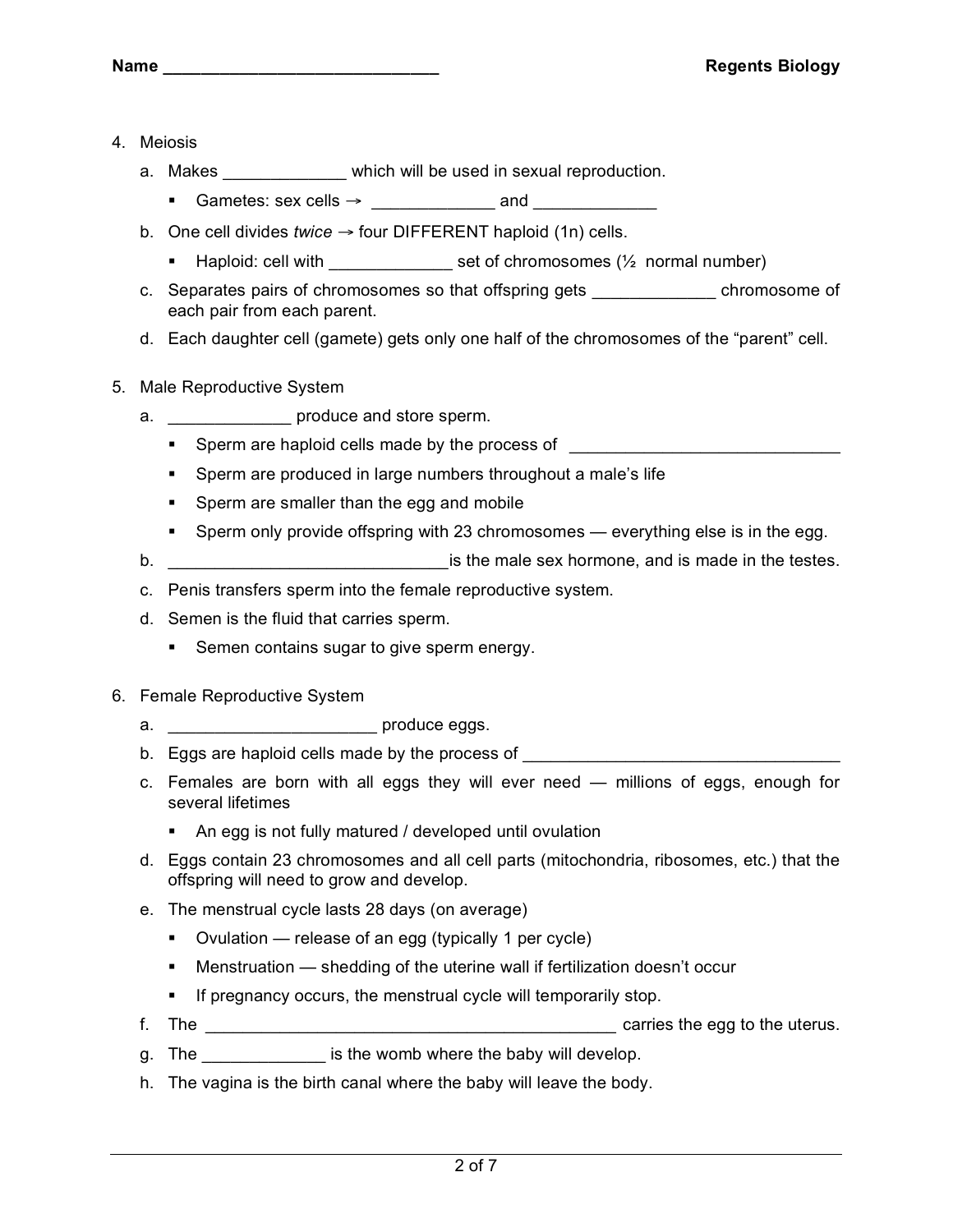- 7. Development
	- a. Fertilization occurs in the \_\_\_\_\_\_\_\_\_\_\_\_\_\_\_\_\_\_\_\_\_\_\_\_\_\_\_\_\_\_\_\_\_\_\_\_\_\_\_\_\_\_\_\_\_\_\_\_\_\_ .
		- A fertilized egg is called a
		- **Fertilization restores the complete set of chromosomes, so the zygote is diploid** (23 from the egg  $+23$  from the sperm = 46).



**Fertilization** restores the correct number of chromosomes.

- b. A zygote develops in the following order:
	- Cleavage: A form of mitosis  $\rightarrow$  cells divide but do not differentiate
	- **Differentiation: Cells begin to specialize and form into tissues and organs** 
		- All body cells have the same genes, but cells have different forms and different functions because during differentiation different genes are turned off or turned on in different cell types.
		- Zygote  $\rightarrow$  Embryo  $\rightarrow$  Fetus
- c. The transfers nutrients and oxygen from the mother's blood into the blood of the fetus through the process of
	- The blood of the mother and fetus do NOT mix.
	- The fetus is attached to the placenta by the  $\Box$
	- Waste produced by the fetus is also removed by the placenta.
		- **Waste (CO<sub>2</sub>, urea, salts)** *diffuse* from placenta into mother's blood.
		- Since the fetus does not eat solid food, it does not have to eliminate feces.
- d. The child is vulnerable to alcohol, drugs, etc. because organs and systems are still developing.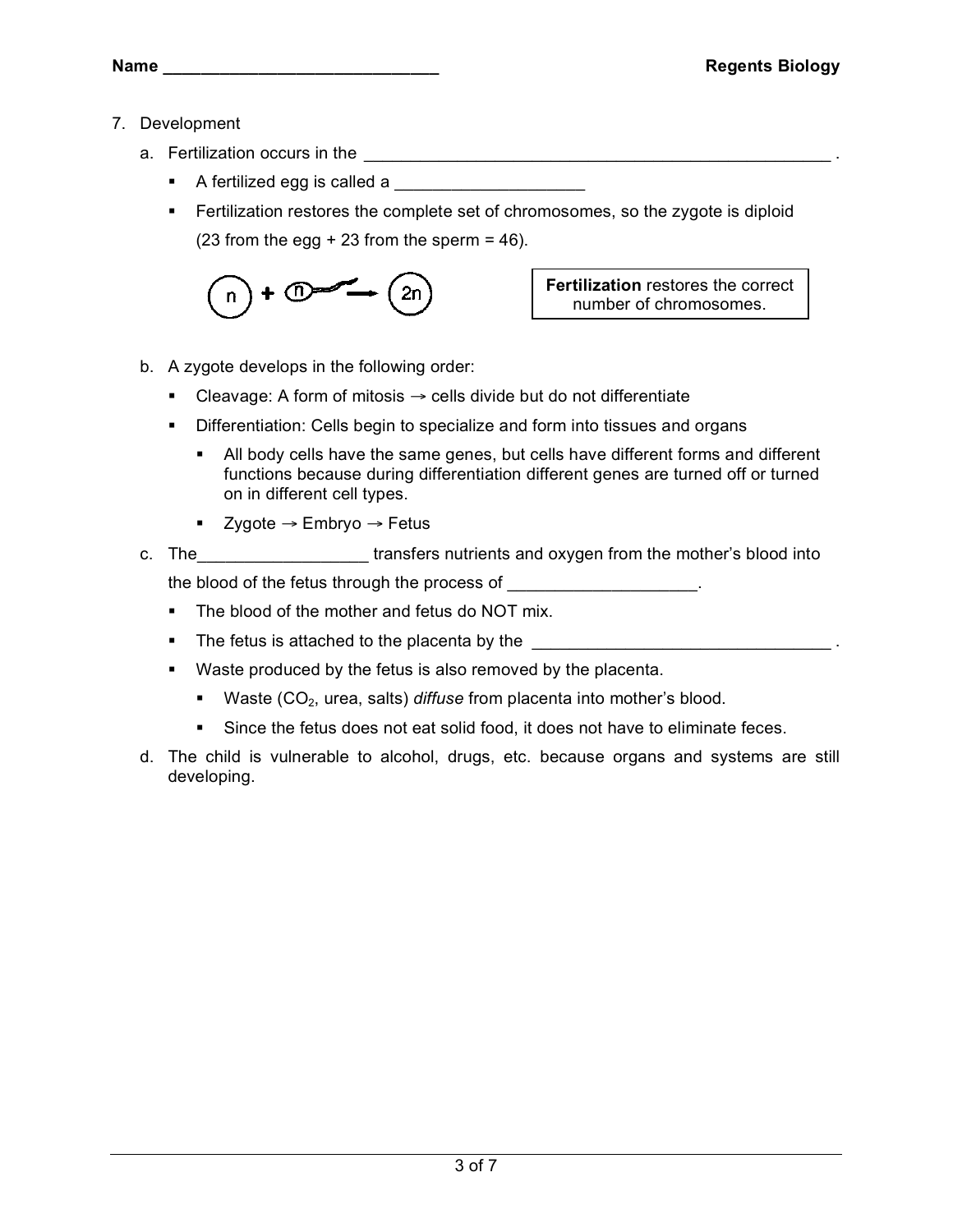8. Label the diagrams below

**Front and side views of the male reproductive systems:**





**Front and side views of the female reproductive systems:**





**Fertilization and early embryonic development:**



**Later** development of fetus: **Ready for birth:** 



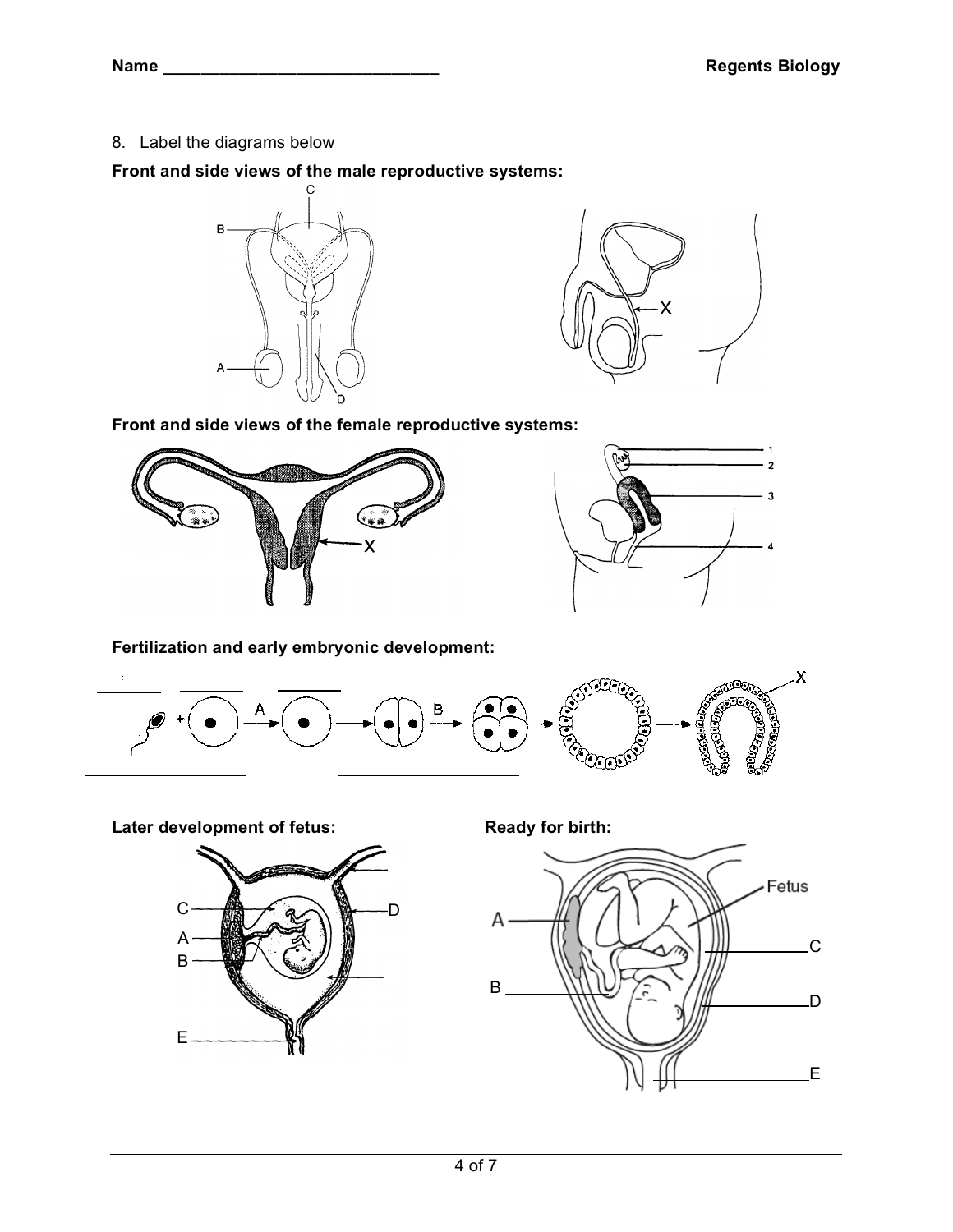**Name \_\_\_\_\_\_\_\_\_\_\_\_\_\_\_\_\_\_\_\_\_\_\_\_\_\_\_\_\_ Regents Biology**

# **QUESTIONS**

1. Structures in a human female are represented in the diagram.

A heavy dose of radiation would have the greatest impact on genetic information in future offspring if it reached gametes developing within structure

- a. A c. C
- b. B d. D
- 2. Which diagram best illustrates an event in sexual reproduction that would most directly lead to the formation of a human embryo?



3. The sequence of diagrams below represents some events in a reproductive process.



To regulate similar events in human reproduction, what adaptations are required?

- a. the presence of genes and chemicals in each cell in stages 1 to 7
- b. an increase in the number of genes in each cell in stages 3 to 5
- c. the removal of all enzymes from the cells in stage 7
- d. the elimination of mutations from cells after stage 5
- 4. The diagram to the right represents human reproductive systems.

Which statement best describes part of the human reproductive process?

- a. Testosterone produced in *A* is transferred to *D*, where it influences embryonic development.
- b. Testosterone produced in *D* influences formation of sperm within *B*.
- c. Estrogen and progesterone influence the activity of *C*.
- d. Progesterone stimulates the division of the egg within *C*.



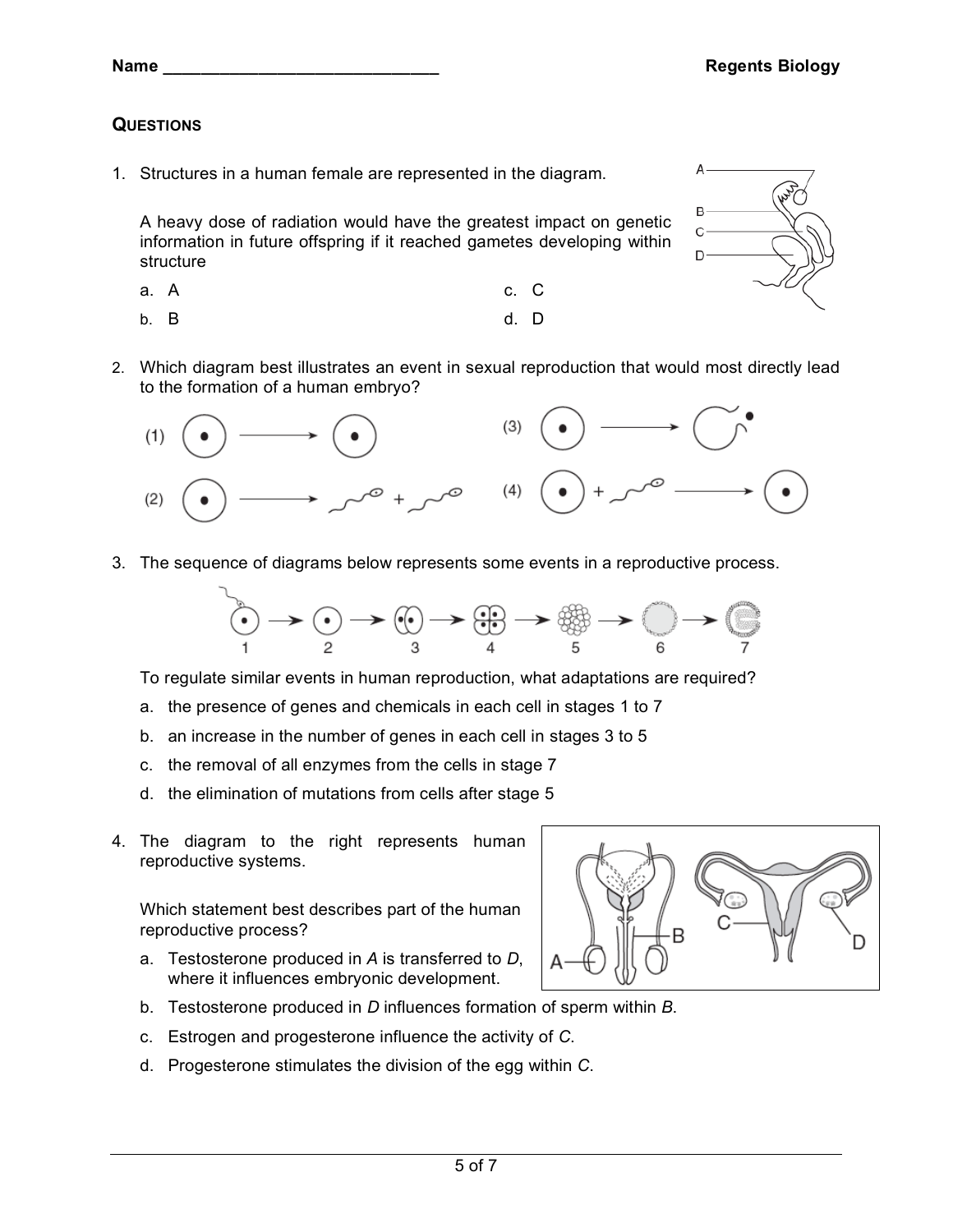- 5. Hereditary traits are transmitted from generation to generation by means of
	- a. specific sequences of bases in DNA in reproductive cells
	- b. proteins in body cells
	- c. carbohydrates in body cells
	- d. specific starches making up DNA in reproductive cells
- 6. Which process can produce new inheritable characteristics within a multicellular species?
	- a. cloning of the zygote c. gene alterations in gametes
	- b. mitosis in muscle cells d. differentiation in nerve cells
- 7. Which developmental process is represented by the diagram below?



- a. fertilization c. evolution
- b. differentiation b. community and the d. mutation

**Questions 8–9**. Women are advised to avoid consuming alcoholic beverages during pregnancy.

8. Identify the structure labeled *A* and explain how the functioning of structure *A* is essential for the normal development of the fetus.

Structure *A*: \_\_\_\_\_\_\_\_\_\_\_\_\_\_\_\_\_\_\_\_\_\_\_\_\_



9. Explain why consumption of alcoholic beverages by a pregnant woman is likely to be more harmful to her fetus than to herself.

\_\_\_\_\_\_\_\_\_\_\_\_\_\_\_\_\_\_\_\_\_\_\_\_\_\_\_\_\_\_\_\_\_\_\_\_\_\_\_\_\_\_\_\_\_\_\_\_\_\_\_\_\_\_\_\_\_\_\_\_\_\_\_\_\_\_\_\_\_\_\_\_\_\_\_

\_\_\_\_\_\_\_\_\_\_\_\_\_\_\_\_\_\_\_\_\_\_\_\_\_\_\_\_\_\_\_\_\_\_\_\_\_\_\_\_\_\_\_\_\_\_\_\_\_\_\_\_\_\_\_\_\_\_\_\_\_\_\_\_\_\_\_\_\_\_\_\_\_\_\_

\_\_\_\_\_\_\_\_\_\_\_\_\_\_\_\_\_\_\_\_\_\_\_\_\_\_\_\_\_\_\_\_\_\_\_\_\_\_\_\_\_\_\_\_\_\_\_\_\_\_\_\_\_\_\_\_\_\_\_\_\_\_\_\_\_\_\_\_\_\_\_\_\_\_\_

\_\_\_\_\_\_\_\_\_\_\_\_\_\_\_\_\_\_\_\_\_\_\_\_\_\_\_\_\_\_\_\_\_\_\_\_\_\_\_\_\_\_\_\_\_\_\_\_\_\_\_\_\_\_\_\_\_\_\_\_\_\_\_\_\_\_\_\_\_\_\_\_\_\_\_